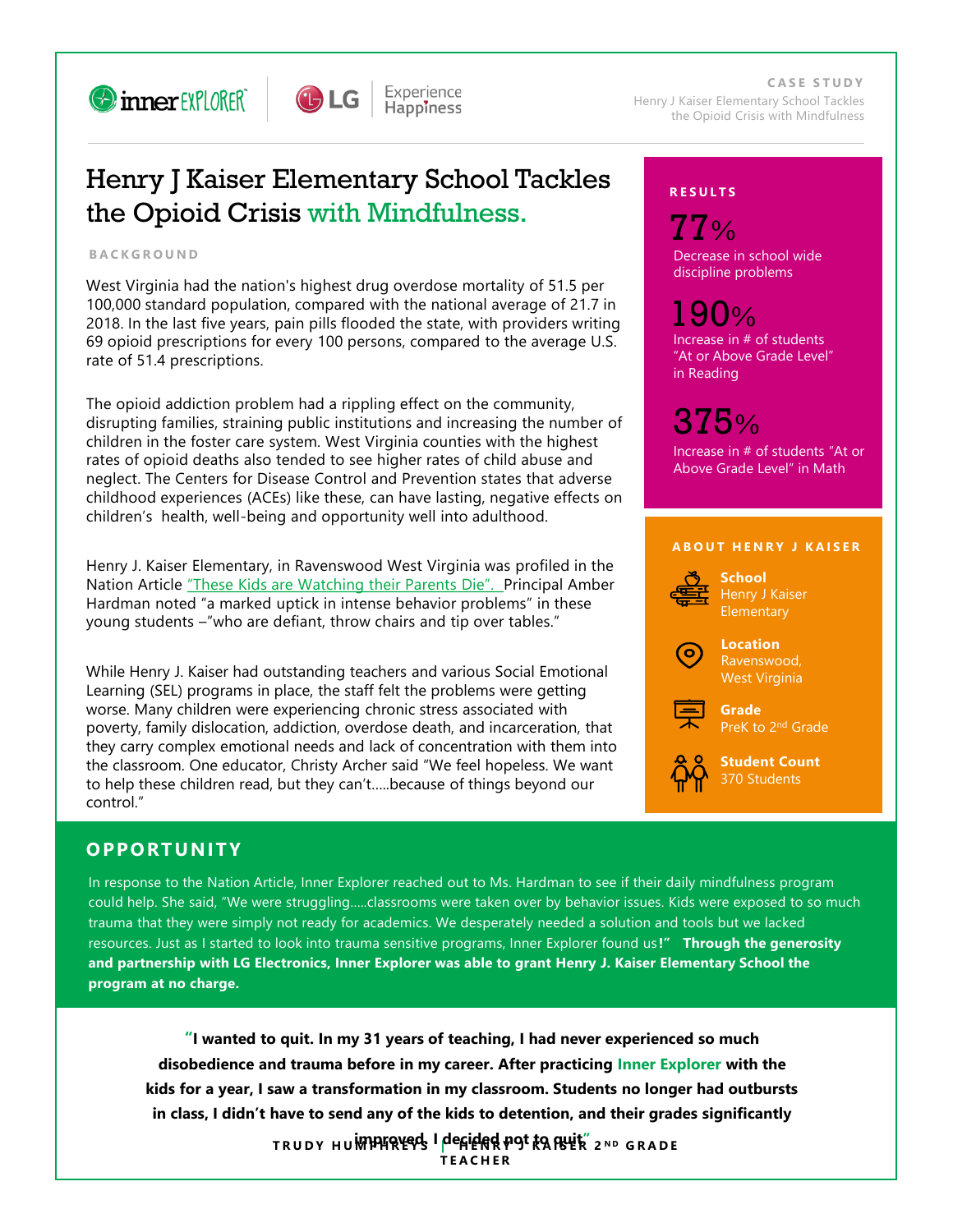



**C A S E S T U D Y** Henry J Kaiser Elementary School Tackles the Opioid Crisis with Mindfulness

### **F R A M E W O R K**

Henry J. Kaiser staff had utilized the Positive Behavioral Interventions and Supports (PBIS) framework for several years prior to implementing Inner Explorer. They continued by integrating the mindfulness components into the structure. Tier 1 is considered universal instruction. Most students in this group are "At or Above grade level" academically and have very few behavior issues. Tier 2 includes students who are "Below grade level" and/or have behavior issues that require additional supports. Tier 3 includes students who are "below or significantly below grade level" and/or have significant behavioral issues requiring one on one intervention.

#### **TIERED APROACH TO MINDFULNESS I N T E R V E N T I O N**

### **Tier 1**

A universal intervention for all students and staff practicing mindfulness together daily

#### **Tier 2**

Mindfulness practiced in small groups with Counselor/ Therapist for those needing additional support

#### **Tier 3**

Mindfulness practiced in an individual setting with the Therapist for those needing even more support

#### **S O L U T I O N**

Henry J Kaiser's principal, Amber Hardman took a student-centered approach to implementing mindfulness with all students, in the five focus areas noted below. She allocated time in the school schedule for the 10-minute practices and instructed her staff to use Inner Explorer every day to help students get to a state of educational 'readiness'. The schoolbased therapist, Stephanie Majetich said, **"I even used Inner Explorer in my therapy sessions with students. It creates an atmosphere that's conducive to learning. I know students are using these skills at home too, because parents have made so many positive comments."** 

# **1. Embed**

Principal Hardman allocated time into the daily curriculum for Inner Explorer, making the purpose clear to staff that mindfulness was a priority. The entire school practiced together every morning.

# **3. Adopt**

Early adopters of Inner Explorer noticed improvements in students' emotional regulation and attention. Teachers who had not bought in, witnessed these changes on the playground, and were grateful for the opportunity to join in.

# **2. Champion**

The school-based therapist and lead teacher were selected as champions, both with interest in the approach, and built positive momentum throughout the school.

# **4. Change**

Once Inner Explorer's daily mindfulness program was part of the routine, the positive effects on social emotional learning (SEL) and academics were noticeable and consistent. Students were more selfaware, regulated, focused and collaborative. It elevated the entire learning community.

# **5. Model**

Mindfulness provided a platform for community building and for sustained human connection as students, faculty and families practiced together every day.